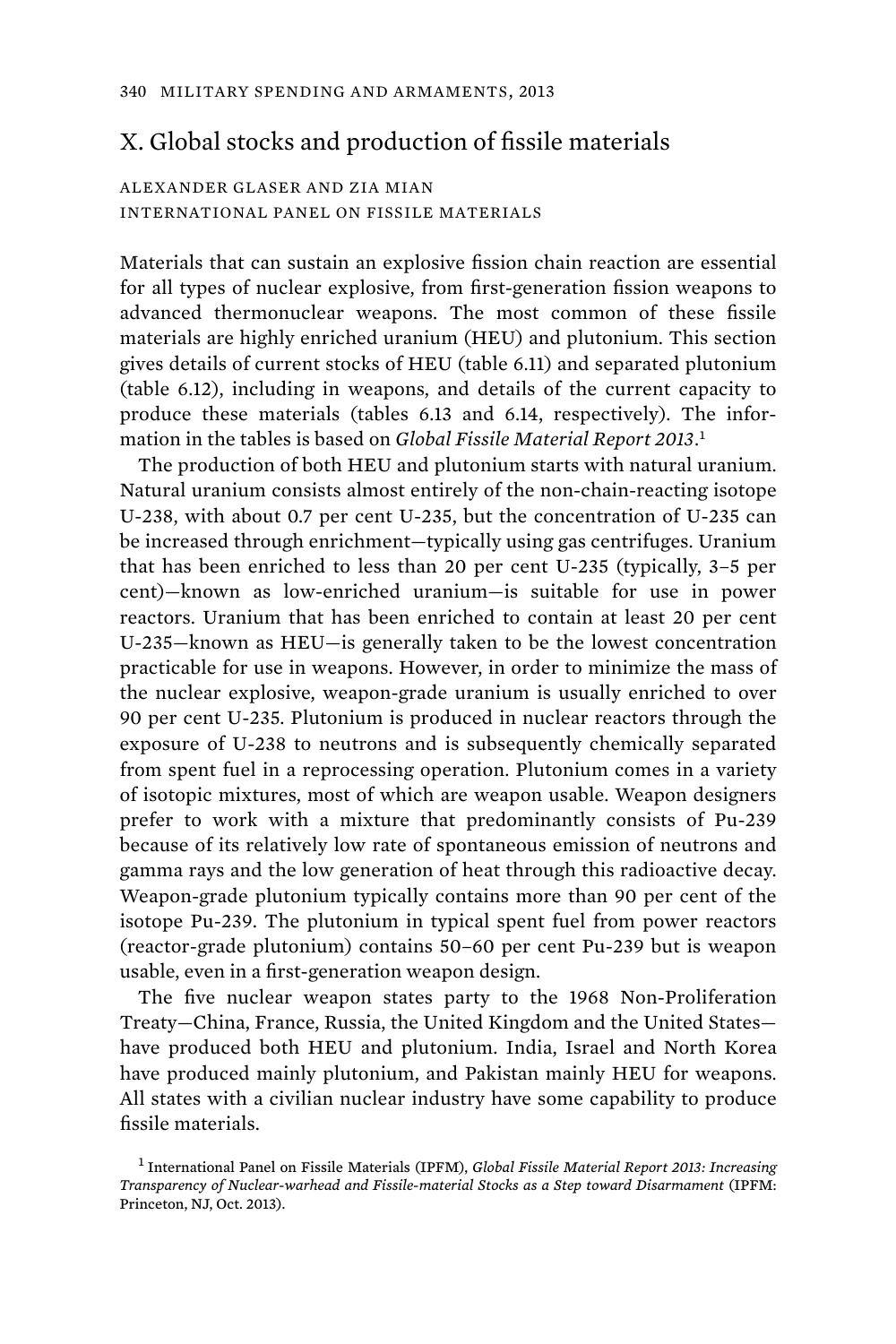|                           | National stockpile Production |                 |                                                                                                                                                                   |  |
|---------------------------|-------------------------------|-----------------|-------------------------------------------------------------------------------------------------------------------------------------------------------------------|--|
| State                     | $(\text{tonnes})^a$           | status          | Comments                                                                                                                                                          |  |
| China                     | $16 \pm 4$                    | Stopped 1987-89 |                                                                                                                                                                   |  |
| France <sup>b</sup>       | $30 \pm 6$                    | Stopped 1996    | Includes 4.7 tonnes declared civilian                                                                                                                             |  |
| India $^c$                | $2.7 \pm 1.1$                 | Continuing      |                                                                                                                                                                   |  |
| Israel <sup>d</sup>       | 0.3                           | -               |                                                                                                                                                                   |  |
| Pakistan                  | $3.1 \pm 0.4$                 | Continuing      |                                                                                                                                                                   |  |
| Russia <sup>e</sup>       | $666 \pm 120$                 |                 | Stopped 1987-89 Includes 50 tonnes assumed to be reserved<br>for naval and research reactor fuel                                                                  |  |
| $\mathbf{U} \mathbf{K}^f$ | 21.2                          | Stopped 1962    | Includes 1.4 tonnes declared civilian                                                                                                                             |  |
| USA <sup>g</sup>          | 532                           | Stopped 1992    | Includes 152 tonnes reserved for naval<br>reactor fuel and 20 tonnes for other HEU<br>reactor fuel; does not include 61 tonnes to be<br>blended down for disposal |  |
| Other states $h$ ~15      |                               |                 |                                                                                                                                                                   |  |
| Total                     | $-1285$                       |                 | Rounded to the nearest 5 tonnes; does not<br>include 61 tonnes to be blended down                                                                                 |  |

|  |  | Table 6.11. Global stocks of highly enriched uranium (HEU), 2013 |  |
|--|--|------------------------------------------------------------------|--|
|--|--|------------------------------------------------------------------|--|

*a* Most of this material is 90–93% enriched uranium-235, which is typically considered as weapon grade. Important exceptions are noted. Blending down (i.e. reducing the concentration of U-235) of excess Russian and US weapon-grade HEU up to the end of 2013 has been taken into account.

*b* France declared 4.74 tonnes of civilian HEU to the International Atomic Energy Agency (IAEA) as of the end of 2012; it is assumed here to be weapon grade, 93% enriched HEU, even though some of the material is in irradiated form. The uncertainty in the estimate applies only to the military stockpile of 26 tonnes and does not apply to the declared stock of 4.74 tonnes.

*c* It is believed that India is producing HEU (enriched to 30–45%) for use as naval reactor fuel. The estimate is for HEU enriched to 30%.

*d* Israel may have acquired *c*. 300 kg of weapon-grade HEU from the USA in or before 1965.

<sup>e</sup> The estimate given for the Russian reserve for naval reactors is the authors' estimate based on the size of the Russian fleet. Russia is reported to have resumed intermittent small-scale production of HEU for civilian applications for export.

 $^f$ The UK declared a stockpile of 21.9 tonnes of HEU as of 31 Mar. 2002, the average enrichment of which was not given. An estimated 0.7 tonnes may have been consumed since then in naval reactor fuel. The UK declared a stock of 1.4 tonnes of civilian HEU to the IAEA as of the end of 2012.

*g* The amount of US HEU is given in actual tonnes, not 93% enriched equivalent. The USA has declared that as of 30 Sep. 1996 it had an inventory of 741 tonnes of HEU containing 620 tonnes of U-235. As of the end of 2012 it had blended down or sent for blend-down 143 tonnes of excess HEU; however, little if any of this HEU was weapon grade. In 2012 the USA withdrew 24 tonnes of HEU from its stockpile of material declared excess for military purposes and earmarked for blend-down; this material is now reserved for naval fuel, bringing the total amount of HEU in this category to 152 tonnes of (fresh) weapon-grade HEU. In addition, at least 100 tonnes is in the form of irradiated naval fuel.

*<sup>h</sup>* The 2012 IAEA Annual Report lists 212 significant quantities of HEU under comprehensive safeguards in non-nuclear weapon states as of the end of 2012. In order to reflect the uncertainty in the enrichment levels of this material, mostly in research reactor fuel, a total of 15 tonnes of HEU is assumed. About 10 tonnes of this is in Kazakhstan and has been irradiated; it was initially slightly higher than 20%-enriched fuel.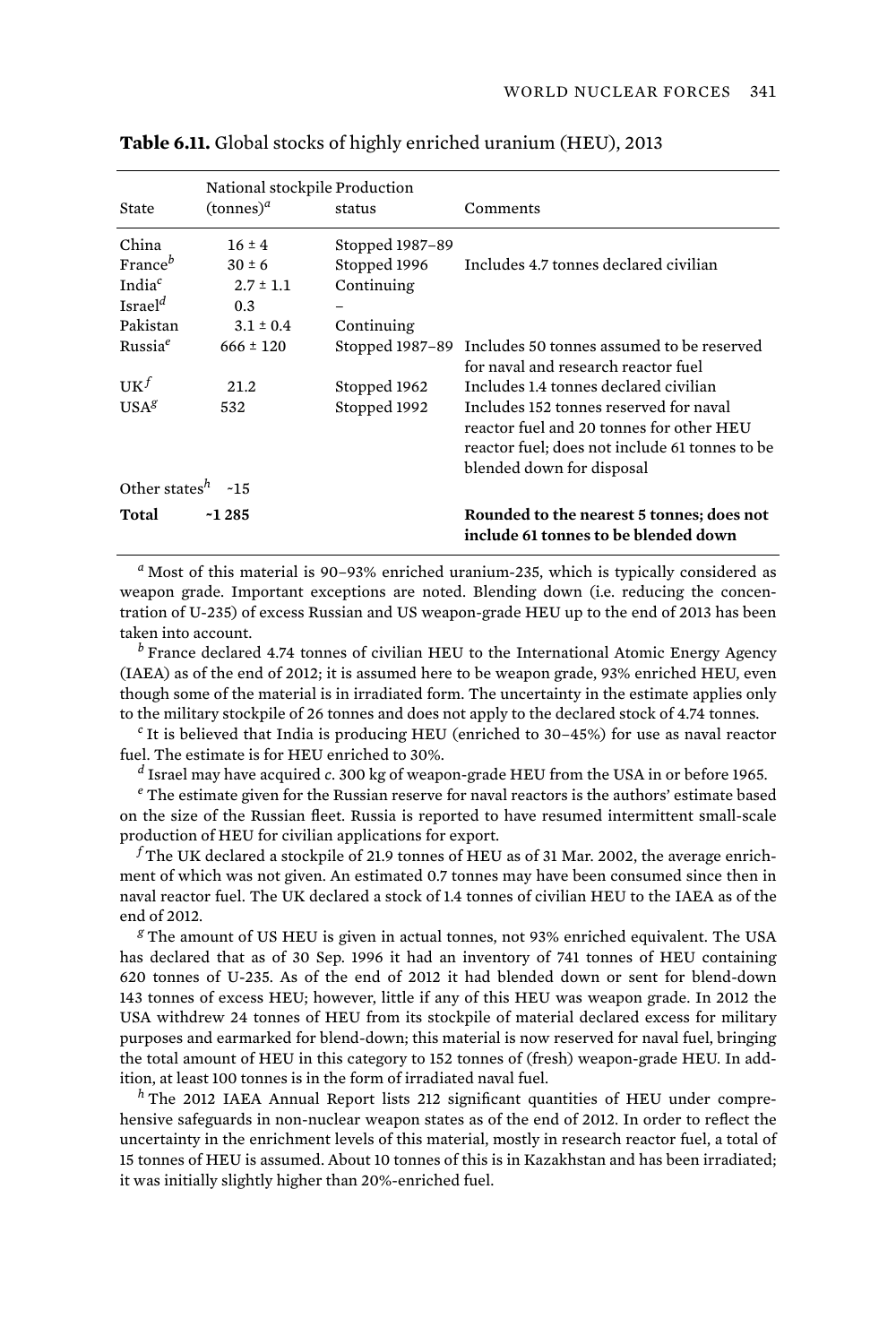| State                     | Military stocks<br>as of 2013<br>(tonnes)   | Military<br>production status | Civilian stocks<br>as of end of 2012, unless<br>indicated (tonnes) <sup><i>a</i></sup> |
|---------------------------|---------------------------------------------|-------------------------------|----------------------------------------------------------------------------------------|
| China                     | $1.8 \pm 0.8$                               | Stopped in 1991               | 0.01                                                                                   |
| France                    | $6 \pm 1.0$                                 | Stopped in 1992               | 57.5 (not including 22.8)<br>foreign owned)                                            |
| Germany $^b$              |                                             |                               | 3.4 (in France, Germany<br>and the UK)                                                 |
| India <sup>c</sup>        | $0.57 \pm 0.21$                             | Continuing                    | 5.24 (including $5 \pm 0.4$ )<br>outside safeguards)                                   |
| Israel <sup>d</sup>       | $0.86 \pm 0.13$                             | Continuing                    |                                                                                        |
| Japan                     |                                             |                               | 44.2 (including 35 in France<br>and the UK)                                            |
| Korea, North <sup>e</sup> | 0.03                                        | Stopped                       |                                                                                        |
| Pakistan $^f$             | $0.17 \pm 0.02$                             | Continuing                    |                                                                                        |
| Russia <sup>g</sup>       | $128 \pm 8$ (34 declared Stopped<br>excess) |                               | 50.7                                                                                   |
| $U K^h$                   | 3.2                                         | Stopped in 1995               | 97.3 (including 0.9 abroad<br>but not 23.8 foreign<br>owned)                           |
| USA <sup>i</sup>          | 82.9 (49 declared<br>excess)                | Stopped in 1988               |                                                                                        |
| Other states <sup>j</sup> |                                             |                               | 10 (foreign owned in France<br>and the UK)                                             |
| <b>Totals</b>             | ~224 (83 declared excess)                   |                               | $-268$                                                                                 |

**Table 6.12.** Global stocks of separated plutonium, 2013

Civilian plutonium stocks are as of the end of 2012 because of delayed annual declarations to the International Atomic Energy Agency by the USA and Russia.

*a* Some countries own civilian plutonium that is stored overseas, mostly in France and the UK, but do not submit an International Atomic Energy Agency (IAEA) INFCIRC/549 declaration. This includes Australia, Italy and the Netherlands.

*b* This may be an overestimate since Germany apparently reports plutonium as being in unirradiated mixed oxide (MOX) fuel even if the fuel has started being irradiated in a reactor.

*c* As part of the 2005 Indian–US Civil Nuclear Cooperation Initiative, India has included in the military sector the plutonium separated from its spent power-reactor fuel. While it is labelled civilian here since it is intended for breeder reactor fuel, this plutonium was not placed under safeguards in the 'India-specific' safeguards agreement signed by the Indian Government and the IAEA on 2 Feb. 2009. The estimate is for the end of 2013.

*d* Israel is believed to still be operating the Dimona plutonium production reactor but may be using it primarily for tritium production. The estimate is for the end of 2013.

*e* North Korea reportedly declared plutonium production of 31 kg in June 2008; carried out nuclear tests in 2006 and 2009; and resumed production in 2009, adding 8–10 kg. In Feb. 2013, North Korea carried out another test and declared in Apr. 2013 that it intended to resume plutonium production.

*f* Pakistan is operating the Khushab-1, -2 and -3 plutonium production reactors. An additional plutonium production reactor is under construction at the same site. The estimate is for the end of 2013.

*g* Russia does not include its plutonium declared as excess in its INFCIRC/549 statement. The military stockpile includes 6 tonnes of weapon-grade plutonium that is neither part of the material declared excess nor declared as civilian and was produced between 1994 and 2010.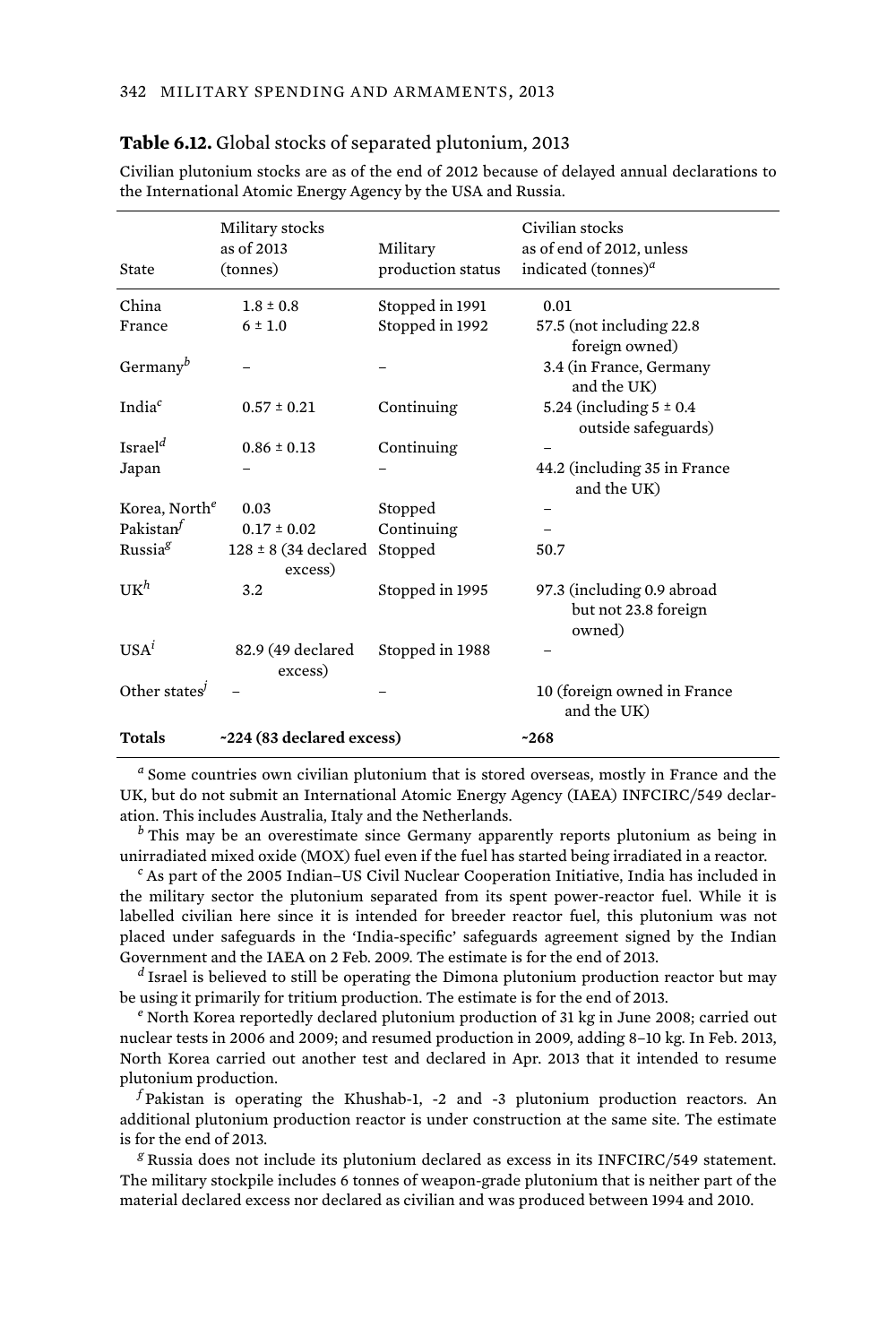*<sup>h</sup>* The UK declared 97.3 tonnes of civilian plutonium (not including 23.8 tonnes of foreignowned plutonium in the UK) as of the end of 2012. This includes 4.4 tonnes of military plutonium declared excess and placed under European Atomic Energy Community (Euratom) safeguards and designated for IAEA safeguarding.

*i* In its IAEA INFCIRC/549 statement, the USA declared 49 tonnes of unirradiated plutonium (both separated and in MOX) as excess for military purposes as of the end of 2012. An additional 4.4 tonnes have been sent for disposal at the Waste Isolation Pilot Plant, New Mexico.

*j* This includes Italy, which has 1.1 tonnes of plutonium at La Hague, France.

*Sources for table 6.11*: International Panel on Fissile Materials (IPFM), *Global Fissile Material Report 2013: Increasing Transparency of Nuclear-warhead and Fissile-material Stocks as a Step toward Disarmament* (IPFM: Princeton, NJ, Oct. 2013); *France:* International Atomic Energy Agency (IAEA), Communication received from France concerning its policies regarding the management of plutonium, INFCIRC/549/Add.5/17, 28 Aug. 2013; *Israel*: Myers, H., 'The real source of Israel's first fissile material', *Arms Control Today*, vol. 37, no. 8 (Oct. 2007), p. 56; see also Gilinsky, V. and Mattson, R. J., 'Revisiting the NUMEC affair', *Bulletin of the Atomic Scientists*, vol. 66, no. 2 (Mar./Apr. 2010); *Russia*: United States Enrichment Corporation, 'Megaton to megawatts', <http://www.usec.com/russian-contracts/megatons-megawatts>; *UK*: British Ministry of Defence, 'Historical accounting for UK defence highly enriched uranium', Mar. 2006, <http://webarchive.nationalarchives.gov.uk/+/http:/www.mod.uk:80/defenceinternet/ aboutdefence/corporatepublications/healthandsafetypublications/uranium/>; and IAEA, Communication received from the United Kingdom of Great Britain and Northern Ireland concerning its policies regarding the management of plutonium, INFCIRC/549/Add.8/16, 18 July 2013; *USA*: US Department of Energy (DOE), *Highly Enriched Uranium, Striking a Balance: A Historical Report on the United States Highly Enriched Uranium Production, Acquisition, and Utilization Activities from 1945 through September 30, 1996* (DOE: Washington, DC, 2001); and US National Nuclear Security Administration, 'U.S. HEU disposition program', <http://nnsa. energy.gov/aboutus/ourprograms/dnn/fmd/heu>; *Non-nuclear weapon states*: IAEA, *IAEA Annual Report 2012* (IAEA: Vienna, 2013), Annex, Table A.4, p. 99.

*Sources for table 6.12*: International Panel on Fissile Materials (IPFM), *Global Fissile Material Report 2013: Increasing Transparency of Nuclear-warhead and Fissile-material Stocks as a Step toward Disarmament* (IPFM: Princeton, NJ, Oct. 2013); *United States*: US National Nuclear Security Administration (NNSA), *The United States Plutonium Balance, 1944–2009* (NNSA: Washington, DC, June 2012); and International Atomic Energy Agency (IAEA), Communication received from the United States of America concerning its policies regarding the management of plutonium, INFCIRC/549/Add.6/16, 2 Apr. 2014; *Civilian stocks (except for India)*: declarations by countries to the IAEA under INFCIRC/549, <http://www.iaea.org/ Publications/Documents/>; *North Korea*: Kessler, G., 'Message to U.S. preceded nuclear declaration by North Korea', *Washington Post*, 2 July 2008; *Russia*: Russian–US Agreement concerning the Management and Disposition of Plutonium Designated as No Longer Required for Defense Purposes and Related Cooperation (Russian–US Plutonium Management and Disposition Agreement), signed 29 Aug. and 1 Sep. 2000, amended Apr. 2010, and entered into force July 2011, <http://www.state.gov/t/isn/trty/>; *Non-nuclear weapon states*: Areva, *Traitement des combustibles usés provenant de l'étranger dans les installations d'AREVA NC La Hague: Rapport 2012* [Reprocessing of foreign spent fuel at the facilities of AREVA NC La Hague] (Areva: Beaumont-Hague, 2013).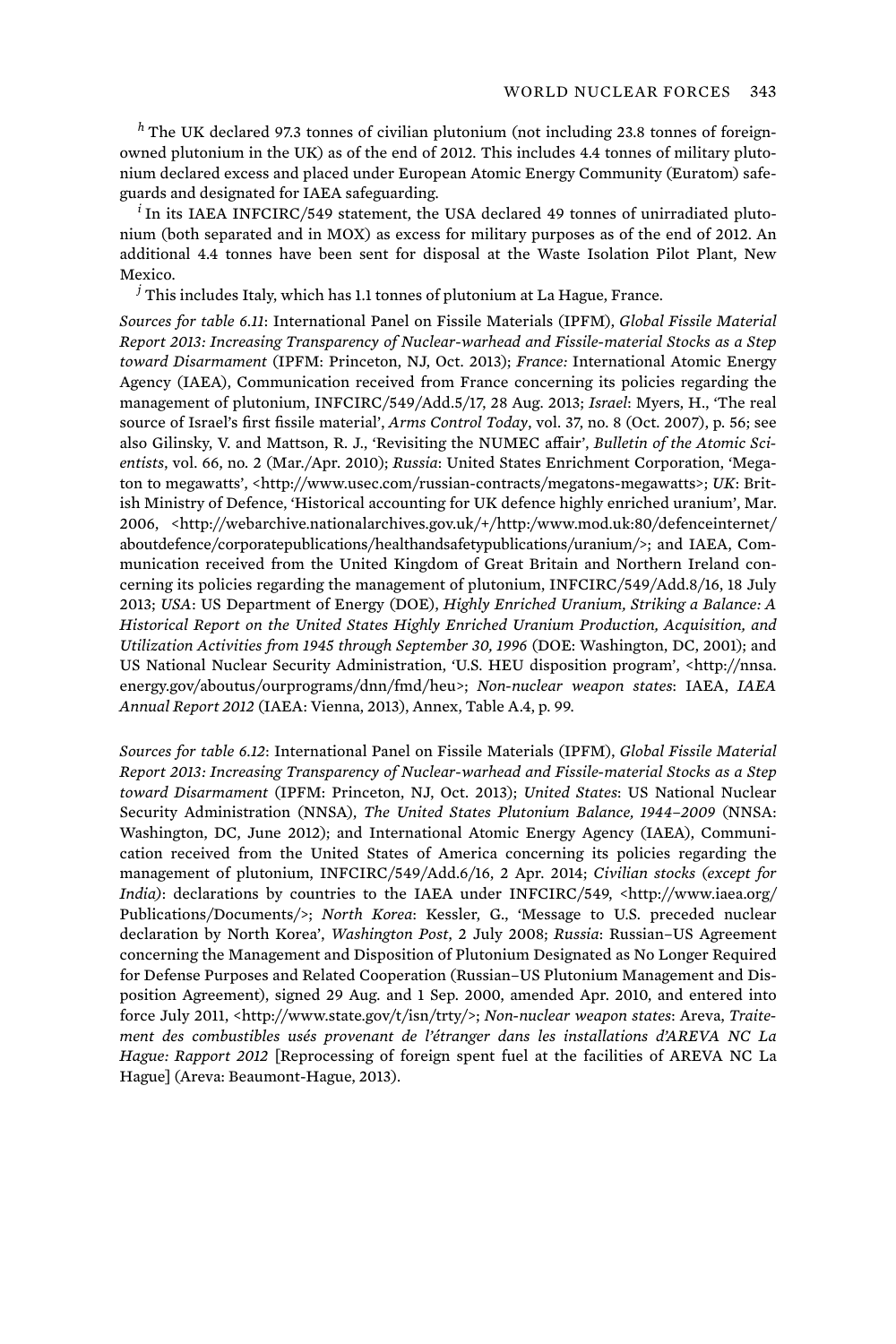| State                              | Facility name<br>or location | Type     | <b>Status</b>         | Enrichment<br>process <sup>a</sup> | Capacity<br>(thousands<br>$SWU/yr)^b$ |
|------------------------------------|------------------------------|----------|-----------------------|------------------------------------|---------------------------------------|
| Argentina                          | Pilcaniyeu <sup>c</sup>      | Civilian | Resuming operation GD |                                    |                                       |
| <b>Brazil</b>                      | Resende Enrichment Civilian  |          | Being commissioned GC |                                    | $115 - 200$                           |
| China                              | Lanzhou 2                    | Civilian | Operational           | GC                                 | 500                                   |
|                                    | Lanzhou (new)                | Civilian | Operational           | GC                                 | 1 0 0 0                               |
|                                    | Shaanxi                      | Civilian | Operational           | GC.                                | 1 000                                 |
| France                             | Georges Besse II             | Civilian | Operational           | GC                                 | 7500-11000                            |
| Germany                            | Urenco Gronau                | Civilian | Operational           | GC                                 | 4 100-4 500                           |
| India                              | Rattehalli                   | Military | Operational           | GC                                 | $15 - 30$                             |
| Iran                               | <b>Natanz</b>                | Civilian | Under construction    | GC.                                | $8 - 120$                             |
|                                    | Oom                          | Civilian | Under construction GC |                                    | $5 - 10$                              |
| Japan                              | Rokkasho <sup>d</sup>        | Civilian | Resuming operation GC |                                    | $75 - 1500$                           |
| Korea, North Yongbyon <sup>e</sup> |                              |          | $\ddot{\phantom{0}}$  | GC.                                | 8                                     |
| Netherlands                        | Urenco Almelo                | Civilian | Operational           | GC                                 | 5 400-6 000                           |
| Pakistan                           | Gadwal                       | Military | Operational           | GC                                 |                                       |
|                                    | Kahuta                       | Military | Operational           | GC                                 | $15 - 45$                             |
| Russia <sup>f</sup>                | Angarsk                      | Civilian | Operational           | GC                                 | 2 200-5 000                           |
|                                    | Novouralsk                   | Civilian | Operational           | GC                                 | 13 300                                |
|                                    | Seversk                      | Civilian | Operational           | GC                                 | 3800                                  |
|                                    | Zelenogorsk                  | Civilian | Operational           | GC                                 | 7900                                  |
| UK                                 | Capenhurst                   | Civilian | Operational           | GC                                 | 5 0 0 0                               |
| <b>USA</b>                         | Areva Eagle Rock             | Civilian | On hold               | GC                                 | 3 300-6 600                           |
|                                    | Paducah <sup>g</sup>         | Civilian | Shut down             | GD                                 | 11 300                                |
|                                    | Piketon, Ohio                | Civilian | On hold               | GC                                 | 3800                                  |
|                                    | Urenco Eunice                | Civilian | Operating             | GC                                 | 3 200-5 900                           |

**Table 6.13.** Significant uranium enrichment facilities and capacity worldwide, 2013

*a* The gas centrifuge (GC) is the main isotope-separation technology used to increase the percentage of U-235 in uranium, replacing the earlier use of gaseous diffusion (GD).

*b* SWU/yr = separative work units per year: an SWU is a measure of the effort required in an enrichment facility to separate uranium of a given content of uranium-235 into 2 components, 1 with a higher and 1 with a lower percentage of uranium-235. Where a range of capacities is shown, the facility is expanding its capacity or shows the uncertainty in the estimate.

*c* In 2010 Argentina announced the reopening of its Pilcaniyeu GD uranium enrichment plant, which was shut down in the 1990s. It was expected to begin operation in 2014.

*d* The Rokkasho centrifuge plant is being refitted with new centrifuge technology and is operating at very low capacity.

*e* The operating status of the Yongbyon enrichment facility, revealed in 2010, is unknown.

*f* Angarsk was formerly known as Angarsk-10. Novouralsk was formerly known as Sverdlovsk-44. Seversk was formerly known as Tomsk-7. Zelenogorsk was formerly known as Krasnoyarsk-45; it is to begin operating a cascade for HEU production for fast reactor and research reactor fuel.

*<sup>g</sup>*The Paducah GD plant was shut down in May 2013.

*Sources*: Enrichment capacity data is based on International Atomic Energy Agency (IAEA), Integrated Nuclear Fuel Cycle Information Systems (INFCIS), <http://www-nfcis.iaea.org/>; International Panel on Fissile Materials (IPFM), *Global Fissile Material Report 2013: Increasing Transparency of Nuclear-warhead and Fissile-material Stocks as a Step toward Disarmament* (IPFM: Princeton, NJ, Oct. 2013).